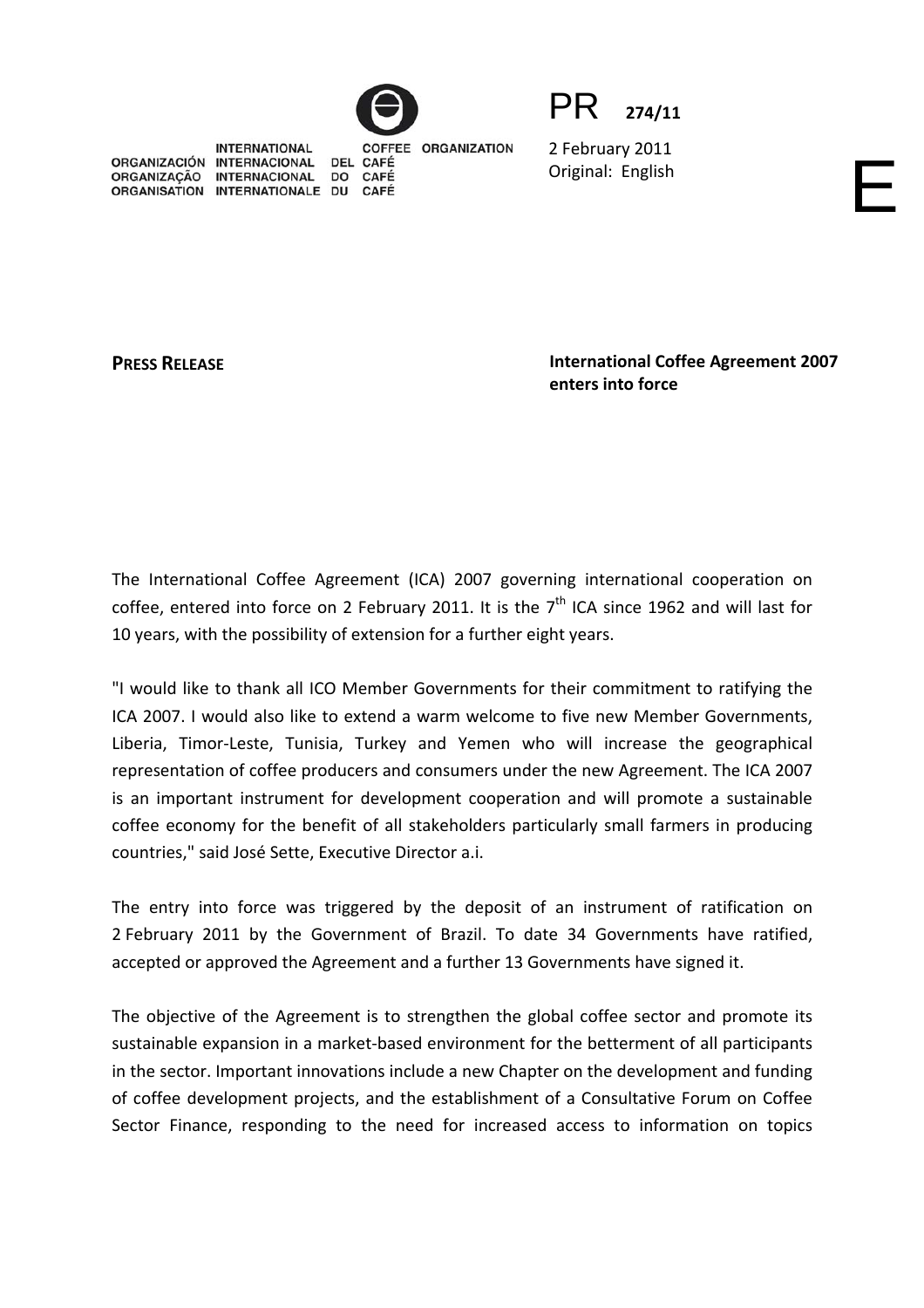related to finance and risk management in the coffee sector. The range of statistical data will be expanded, enhancing market transparency, and a new Promotion and Market Development Committee will oversee activities including information campaigns, research, capacity‐building and studies related to coffee production and consumption.

In 2010, the world coffee trade generated export earnings of around US\$16.5 billion for producing countries. Around 600 billion cups of coffee are consumed every year.

The text of the Agreement and more information can be found at: www.ico.org. A list of Members is attached as an Annex.

*About the ICO: The International Coffee Organization (ICO) is an intergovernmental organization created under the auspices of the United Nations to serve the international coffee community. Established in 1963, the ICO is unique in bringing producing and consuming countries together to exchange views on coffee matters and market conditions, and address coffee policies. In the last four calendar years, the value of world coffee exports averaged over US\$14 billion. Among the services provided by the ICO are: up‐to‐date information and statistics; innovative projects to benefit the world coffee economy; coffee market reports and economic studies; a coffee quality improvement programme; consultations on coffee sector finance; developing consumption through market development activities; and conferences and seminars.*

For more information please contact:

Email: info@ico.org Website: www.ico.org

José Sette Tel.: + 44 (0) 20 7612 0600 Executive Director a.i. Fax: + 44 (0) 20 7612 0630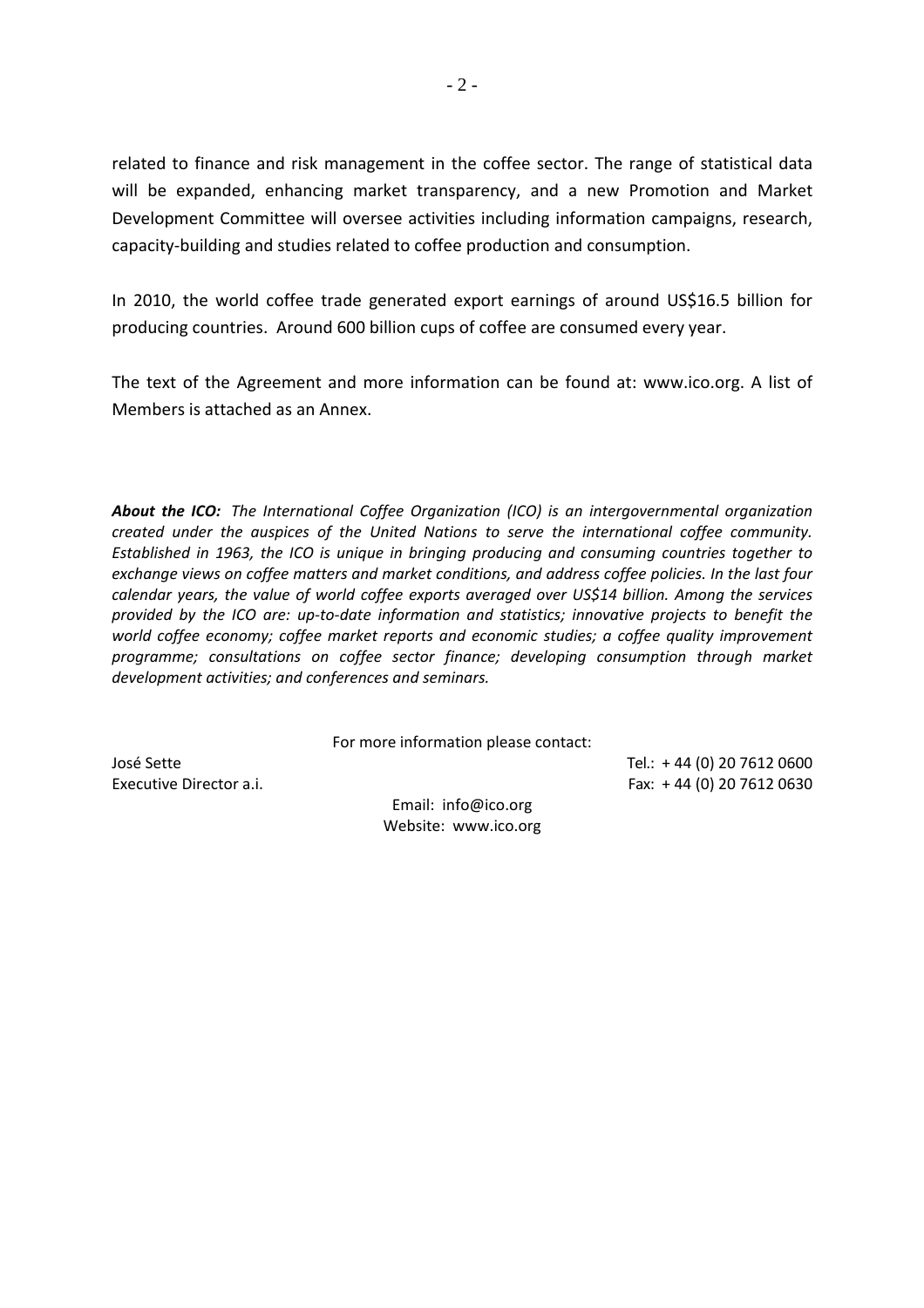## **MEMBERSHIP OF THE INTERNATIONAL COFFEE ORGANIZATION UNDER THE INTERNATIONAL COFFEE AGREEMENT 2007**

The position of signatures, notification of provisional application and instruments of ratification, acceptance and approval as at **2 February 2011** is as follows:

|                          |                          | <b>NOTIFICATION OF</b> | <b>TYPE OF</b>    |                    |
|--------------------------|--------------------------|------------------------|-------------------|--------------------|
|                          |                          | <b>PROVISIONAL</b>     | <b>INSTRUMENT</b> | DATE OF DEPOSIT OF |
|                          | <b>DATE OF SIGNATURE</b> | <b>APPLICATION</b>     | <b>DEPOSITED</b>  | <b>INSTRUMENT</b>  |
| <b>Exporting Members</b> |                          |                        |                   |                    |
| Angola                   | 19 May 2008              |                        | Approval          | 22 September 2009  |
| Benin                    | 23 September 2009        |                        |                   |                    |
| <b>Brazil</b>            | 19 May 2008              |                        | Ratification      | 2 February 2011    |
| Burundi                  | 21 September 2009        |                        | Acceptance        | 21 September 2009  |
| Cameroon                 | 23 May 2008              |                        |                   |                    |
| Central African Republic | 22 May 2008              |                        | Ratification      | 24 August 2010     |
| Colombia                 | 20 May 2008              | 2 December 2008        |                   |                    |
| Congo, Dem. Rep. of      | 23 September 2009        |                        |                   |                    |
| Costa Rica               | 29 May 2008              |                        | Ratification      | 11 December 2009   |
| Côte d'Ivoire            | 18 July 2008             |                        | Approval          | 15 October 2008    |
| Cuba                     | 29 August 2008           |                        | Ratification      | 4 December 2008    |
| Ecuador                  | 30 September 2008        |                        | Ratification      | 30 September 2008  |
| El Salvador              | 25 June 2008             |                        | Ratification      | 4 December 2008    |
| Ethiopia                 | 28 August 2008           |                        | Ratification      | 8 July 2010        |
| Gabon                    | 22 July 2008             |                        | Acceptance        | 25 February 2009   |
| Ghana                    | 11 July 2008             |                        | Ratification      | 17 August 2009     |
| Guatemala                | 29 August 2008           |                        |                   |                    |
| Guinea                   | 2 July 2008              |                        |                   |                    |
| Honduras                 | 27 June 2008             |                        | Ratification      | 7 June 2010        |
| India                    | 28 August 2008           |                        | Ratification      | 22 September 2008  |
| Indonesia                | 25 June 2008             |                        | Ratification      | 5 February 2009    |
| Kenya                    | 22 May 2008              |                        | Ratification      | 22 May 2008        |
| Liberia                  | 26 August 2008           |                        | Ratification      | 6 October 2009     |
| Madagascar               | 25 September 2009        |                        |                   |                    |
| Malawi                   | 28 August 2008           |                        |                   |                    |
| Mexico                   | 23 June 2009             |                        | Ratification      | 8 April 2010       |
| Nicaragua                | 19 March 2009            |                        | Ratification      | 12 August 2009     |
| Nigeria                  | 21 July 2008             |                        |                   |                    |
| Panama                   | 1 July 2008              |                        | Ratification      | 12 March 2009      |
| Papua New Guinea         | 7 November 2008          | 6 November 2009        |                   |                    |
| Paraguay                 | 27 September 2010        |                        |                   |                    |
| Rwanda                   | 18 July 2008             |                        |                   |                    |
| Tanzania                 | 23 July 2008             | 22 September 2009      | Ratification      | 21 September 2010  |
| Thailand                 | 4 August 2009            |                        | Ratification      | 4 August 2009      |
| Timor-Leste              | 19 August 2008           |                        | Ratification      | 5 January 2009     |
| Togo                     | 23 May 2008              |                        | Ratification      | 21 September 2010  |
| Uganda                   | 21 September 2009        |                        | Ratification      | 1 March 2010       |
| Vietnam                  | 28 August 2008           |                        | Approval          | 28 August 2008     |
| Yemen                    | 27 February 2008         |                        | Ratification      | 14 July 2010       |
| Zambia                   | 11 September 2009        |                        |                   |                    |
| Zimbabwe                 | 20 August 2009           |                        |                   |                    |